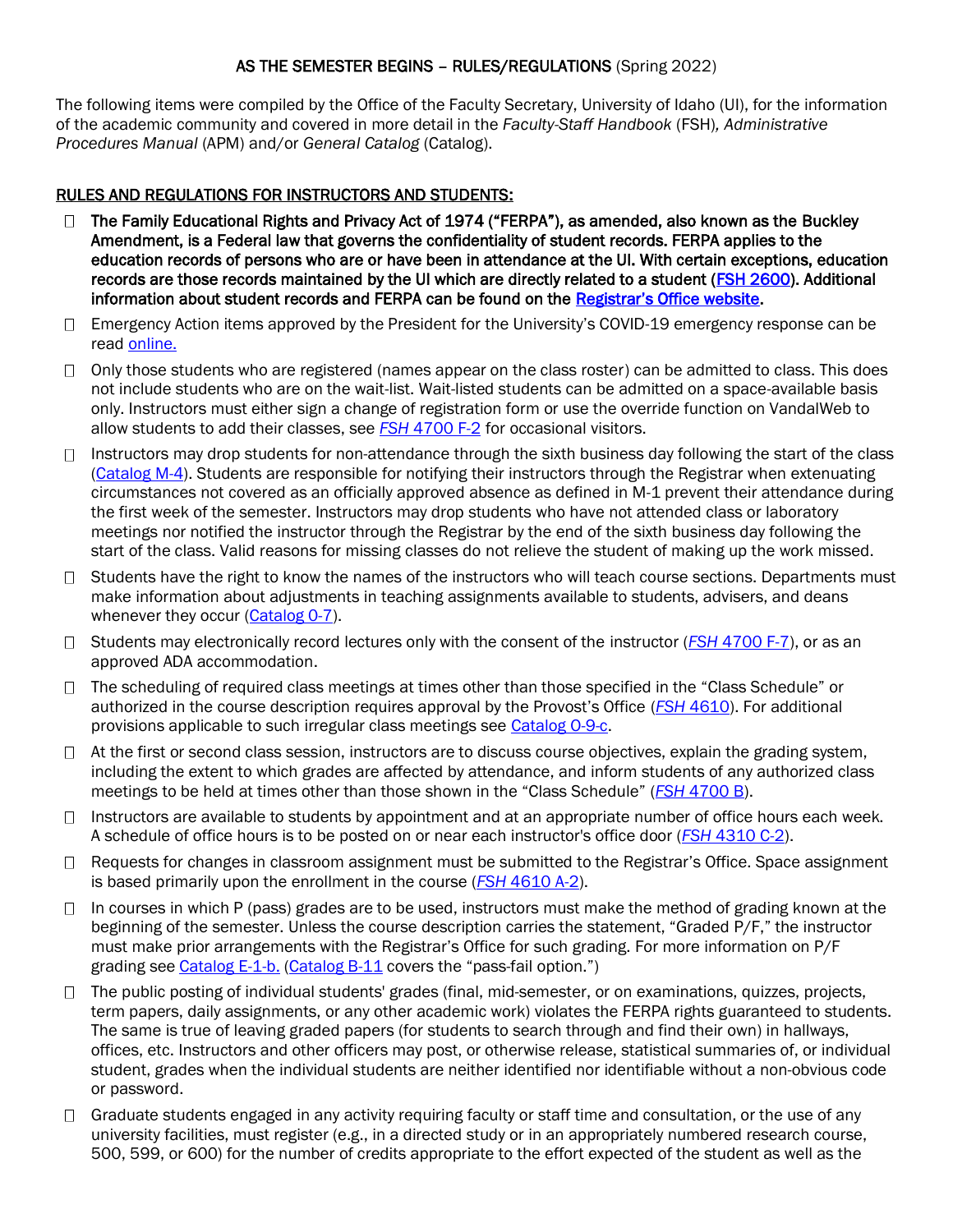effort required of the faculty member.

- □ A senior with a 3.00 GPA can register for 500 level courses in the regular manner. Courses will be placed on the undergraduate transcript.
- $\Box$  Students who wish to have course(s) for a particular semester recorded on a transcript other than the primary transcript must file a Credit Reservation Request to have courses placed on the appropriate transcript (i.e., undergraduates wanting to have courses placed on graduate transcripts.) [\(Catalog College of Graduate](https://www.uidaho.edu/cogs/forms)  [Studies\)](https://www.uidaho.edu/cogs/forms).
- $\Box$  Instructors should proctor examinations diligently and should investigate all cases of suspected or alleged academic dishonesty, including plagiarism, in their classes [\(Catalog O-2\)](https://www.uidaho.edu/registrar/classes/catalogs).
- $\Box$  Under the University of Idaho's charter, "no instruction either sectarian in religion or partisan in politics shall ever be allowed in any department of the university" (*FSH* [4700 C\).](https://www.webpages.uidaho.edu/fsh/4700.html#C.)
- Bicycling, Skateboarding, and Rollerblading permitted under conditions outlined in UI policy (*APM* [35.35](https://www.uidaho.edu/apm/35/35) G).
- $\Box$  The University of Idaho does not purchase insurance to protect the property of employees or students and will not compensate the owners for loss of or damage to such items. The only exception is in a situation where the property is used in the normal course of an employee's job performance and the loss is clearly due to negligence on the part of the University of Idaho. Standard homeowner's insurance policies do not necessarily cover losses incurred at the owner's place of work. Employees who have their own property on campus should consult their insurance representatives about coverage for it (*APM* [5.01 D-6\)](https://www.uidaho.edu/apm/05/01).
- □ Unmanned Aircraft Systems (commonly known as "drones"): Personal use is prohibited on University property. When operated on behalf of the University, use is permitted only as provided under *APM* [95.35](https://www.uidaho.edu/apm/95/35) & [45.35.](https://www.uidaho.edu/apm/45/35)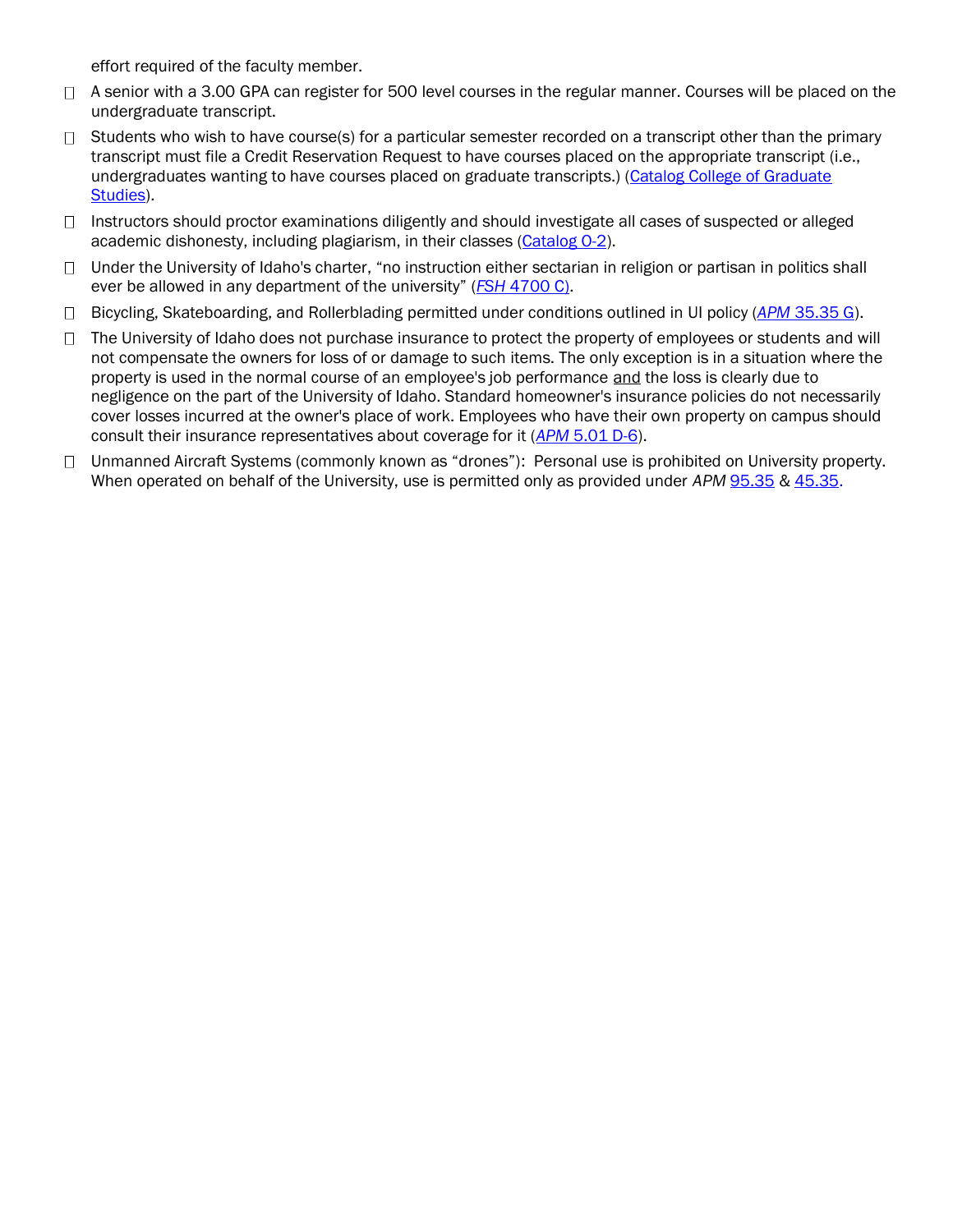# **EMERGENCIES**

- □ Critical or Life-Threatening Emergencies (Call 911): Get to a place of safety and call 911 for immediate assistance. Follow the instructions of the emergency dispatcher.
- $\Box$  After reporting an emergency to the police, report the incident to Moscow Campus UI Security at (208) 885-7054.
- $\Box$  In case of an emergency affecting any campus facility: DAY call the main Facilities Management telephone, (208) 885-6246; NIGHT – call Moscow Campus UI Security dispatch at (208) 885-7054.
- $\Box$  Additional information about emergency planning can be found on the [Emergency Management website.](https://www.uidaho.edu/infrastructure/pss/emergency-management)
- $\Box$  Obligation to report violent or threatening behavior: All members of the University community benefit by helping to maintain a safe working, living, and learning environment. In accordance with University policy, anyone having knowledge about threatening or violent behavior should report it to the appropriate university official immediately (911 for emergency or life threatening incidents) (*APM* [95.33\)](https://www.uidaho.edu/apm/95/33).

# CONSENSUAL ROMANTIC AND SEXUAL RELATIONSHIPS [\(FSH 3205\)](https://www.webpages.uidaho.edu/fsh/3205.htm)

In order to foster healthy professional relationships at all levels of the institution, it is the policy of the University  $\Box$ of Idaho that no employee shall enter into or continue a romantic or sexual relationship with a student or employee over whom she or he exercises academic, administrative, supervisory, evaluative, counseling or other authority.

# HARASSMENT/DISCRIMINATION

 $\Box$  The University prohibits discrimination and harassment on the basis of race, color, religion, national origin, sex, sexual orientation, gender identity/expression, age, disability or military status. This policy applies to all programs, services, and facilities. Students or employees with concerns or complaints about harassment or discrimination, including sexual misconduct, should bring them to the attention of the Office of Civil Rights and Investigations [\(ocri@uidaho.edu,](mailto:ocri@uidaho.edu) 208-885-4285). Students may also report harassment or discrimination (including sexual misconduct) concerns or complaints to the Office of the Dean of Students. Please refer to FSH [6100,](https://www.webpages.uidaho.edu/fsh/6100.html) [2300,](https://www.webpages.uidaho.edu/fsh/2300.html) [3200,](https://www.webpages.uidaho.edu/fsh/3200.html) [3210,](https://www.webpages.uidaho.edu/fsh/3210.html) [3215 a](https://www.webpages.uidaho.edu/fsh/3215.html)nd [3220 f](https://www.webpages.uidaho.edu/fsh/3220.html)or relevant policies.

### TOBACCO-FREE POLICY (APM [35.28\)](https://www.uidaho.edu/apm/35/28)

 $\Box$  All University of Idaho owned and controlled property are tobacco-free. This policy prohibits all tobacco, including but not limited to, cigarettes, chewing tobacco, cigars, loose-leaf, electronic nicotine delivery systems, hookah, clove cigarettes and other alternative products made primarily with tobacco. All staff and faculty are encouraged to communicate this policy.

### STUDENT CODE OF CONDUCT (*FSH* [2300\)](https://www.webpages.uidaho.edu/fsh/2300.html)

- $\Box$  Students are expected to comply with all UI policies and will be held accountable for their behavior from the time the University grants admission through the actual awarding of a degree (*FSH* [2100 A\)](https://www.webpages.uidaho.edu/fsh/2100.html). Students are strongly encouraged to read the below policies in the FSH in their entirety (see below links). Questions can be directed to the Dean of Students Office: (208) 885-6757; [conduct@uidaho.edu.](mailto:conduct@uidaho.edu)
	- o The Student and the University (*FSH* [2100\)](https://www.webpages.uidaho.edu/fsh/2100.html): The expansion of the jurisdiction of the Code (see [C\)](https://www.webpages.uidaho.edu/fsh/2100.html) provides that disciplinary action may be taken for (1) violations of local ordinances, state or federal law; (2) on campus conduct that violates the Code; and (3) off campus conduct that violates the Code.
	- o Statement of Student Rights (*FSH* [2200\)](https://www.webpages.uidaho.edu/fsh/2200.html)
	- o Student Code of Conduct (*FSH* [2300\)](https://www.webpages.uidaho.edu/fsh/2300.html)
	- o Amnesty Policy (*FSH* [2310\)](https://www.webpages.uidaho.edu/fsh/2310.htm): Remove any perceived barriers that may prevent a student from seeking medical attention during crisis situations for fear of disciplinary action by the UI related to drug- or alcoholrelated consumption.
	- o University Disciplinary Process for Alleged Violations of Student Code of Conduct (*FSH* [2400\)](https://www.webpages.uidaho.edu/fsh/2400.html)

# CENTER FOR DISABILITY ACCESS AND RESOURCES (CDAR) REASONABLE ACCOMMODATIONS STATEMENT

 $\Box$  The CDAR coordinates services to meet the educational needs of students with temporary or permanent disabilities. Students needing accommodations to fully participate in a class should contact CDAR as soon as possible. All accommodations must be approved through CDAR prior to being implemented. To learn more about